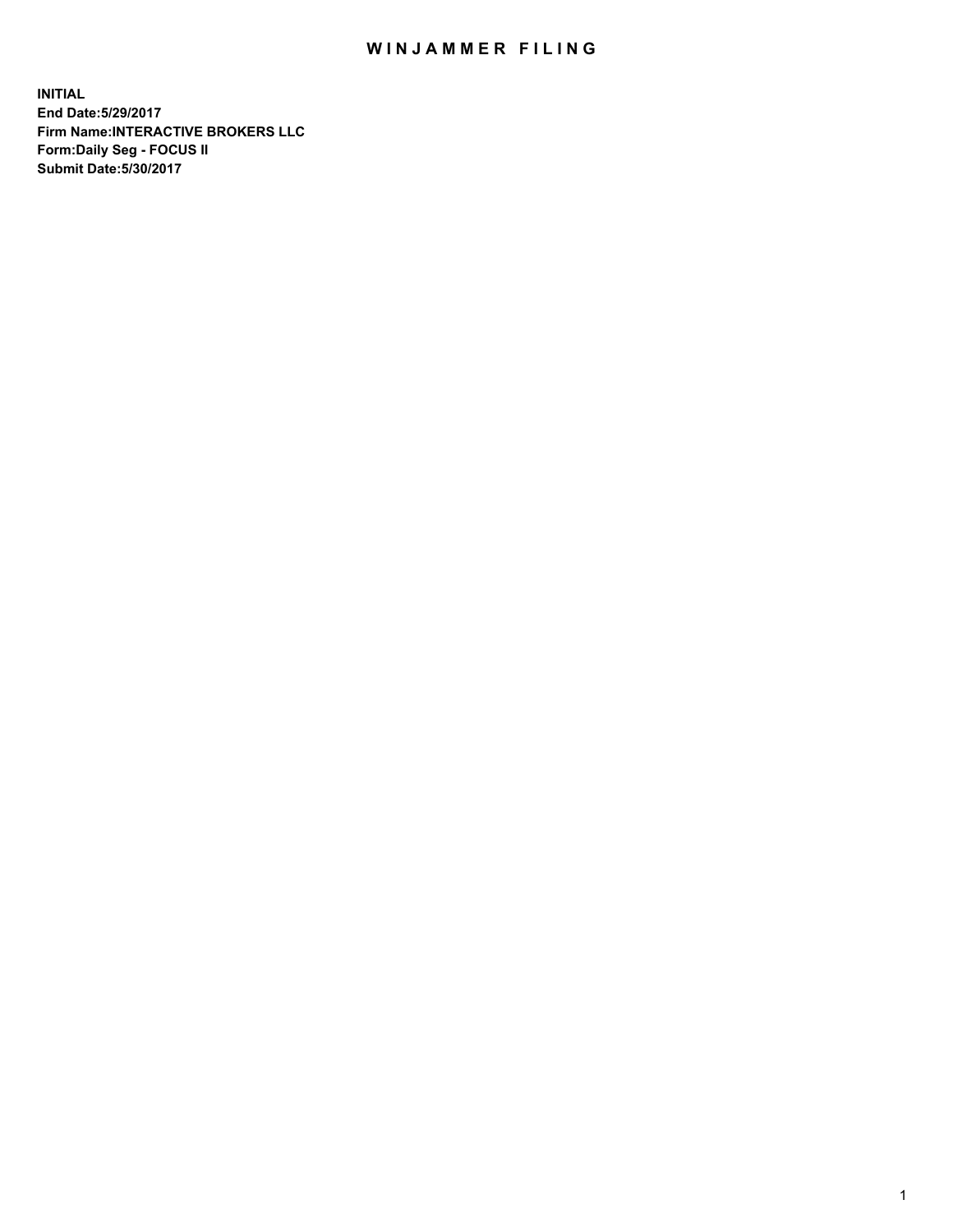## **INITIAL End Date:5/29/2017 Firm Name:INTERACTIVE BROKERS LLC Form:Daily Seg - FOCUS II Submit Date:5/30/2017 Daily Segregation - Cover Page**

| Name of Company<br><b>Contact Name</b><br><b>Contact Phone Number</b><br><b>Contact Email Address</b>                                                                                                                                                                                                                          | <b>INTERACTIVE BROKERS LLC</b><br><b>James Menicucci</b><br>203-618-8085<br>jmenicucci@interactivebrokers.c<br>om |
|--------------------------------------------------------------------------------------------------------------------------------------------------------------------------------------------------------------------------------------------------------------------------------------------------------------------------------|-------------------------------------------------------------------------------------------------------------------|
| FCM's Customer Segregated Funds Residual Interest Target (choose one):<br>a. Minimum dollar amount: ; or<br>b. Minimum percentage of customer segregated funds required:%; or<br>c. Dollar amount range between: and; or<br>d. Percentage range of customer segregated funds required between:% and%.                          | $\overline{\mathbf{0}}$<br>0<br>155,000,000 245,000,000<br>0 <sub>0</sub>                                         |
| FCM's Customer Secured Amount Funds Residual Interest Target (choose one):<br>a. Minimum dollar amount: ; or<br>b. Minimum percentage of customer secured funds required:%; or<br>c. Dollar amount range between: and; or<br>d. Percentage range of customer secured funds required between: % and %.                          | $\overline{\mathbf{0}}$<br>0<br>80,000,000 120,000,000<br>00                                                      |
| FCM's Cleared Swaps Customer Collateral Residual Interest Target (choose one):<br>a. Minimum dollar amount: ; or<br>b. Minimum percentage of cleared swaps customer collateral required:% ; or<br>c. Dollar amount range between: and; or<br>d. Percentage range of cleared swaps customer collateral required between:% and%. | $\overline{\mathbf{0}}$<br>$\overline{\mathbf{0}}$<br>0 <sub>0</sub><br><u>00</u>                                 |

Attach supporting documents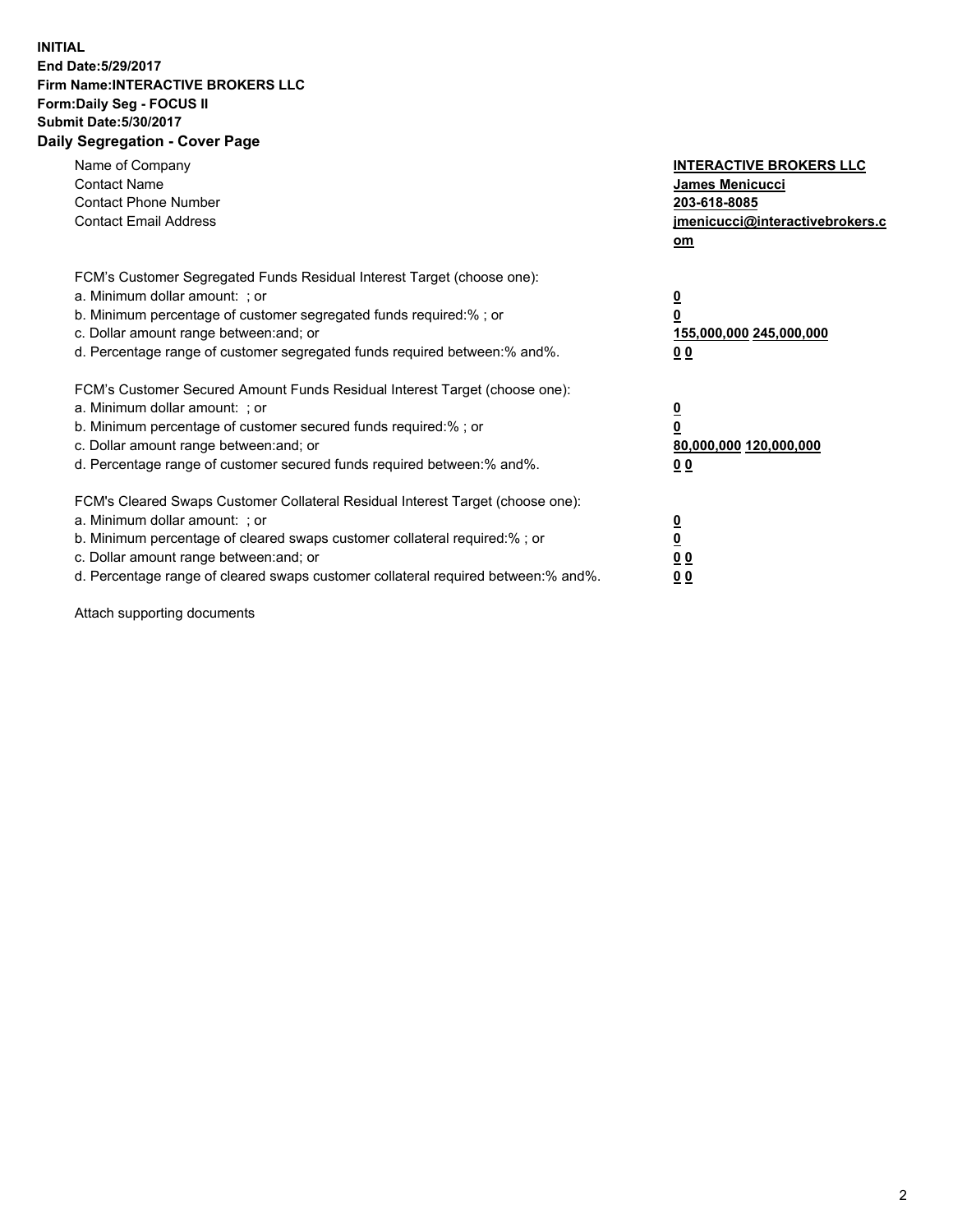## **INITIAL End Date:5/29/2017 Firm Name:INTERACTIVE BROKERS LLC Form:Daily Seg - FOCUS II Submit Date:5/30/2017 Daily Segregation - Secured Amounts**

|          | Daily Segregation - Secured Amounts                                                                                                                            |                                  |
|----------|----------------------------------------------------------------------------------------------------------------------------------------------------------------|----------------------------------|
|          | Foreign Futures and Foreign Options Secured Amounts                                                                                                            |                                  |
|          | Amount required to be set aside pursuant to law, rule or regulation of a foreign                                                                               | $0$ [7305]                       |
|          | government or a rule of a self-regulatory organization authorized thereunder                                                                                   |                                  |
| 1.       | Net ledger balance - Foreign Futures and Foreign Option Trading - All Customers                                                                                |                                  |
|          | A. Cash                                                                                                                                                        | 343,100,341 [7315]               |
|          | B. Securities (at market)                                                                                                                                      | $0$ [7317]                       |
| 2.       | Net unrealized profit (loss) in open futures contracts traded on a foreign board of trade                                                                      | -4,289,960 [7325]                |
| 3.       | Exchange traded options                                                                                                                                        |                                  |
|          |                                                                                                                                                                |                                  |
|          | a. Market value of open option contracts purchased on a foreign board of trade<br>b. Market value of open contracts granted (sold) on a foreign board of trade | 34,505 [7335]                    |
|          |                                                                                                                                                                | $-16,855$ [7337]                 |
| 4.<br>5. | Net equity (deficit) (add lines 1. 2. and 3.)                                                                                                                  | 338,828,031 [7345]               |
|          | Account liquidating to a deficit and account with a debit balances - gross amount                                                                              | $5,149$ [7351]                   |
|          | Less: amount offset by customer owned securities                                                                                                               | 0 [7352] 5,149 [7354]            |
| 6.       | Amount required to be set aside as the secured amount - Net Liquidating Equity                                                                                 | 338,833,180 [7355]               |
|          | Method (add lines 4 and 5)                                                                                                                                     |                                  |
| 7.       | Greater of amount required to be set aside pursuant to foreign jurisdiction (above) or line                                                                    | 338,833,180 [7360]               |
|          | 6.                                                                                                                                                             |                                  |
|          | FUNDS DEPOSITED IN SEPARATE REGULATION 30.7 ACCOUNTS                                                                                                           |                                  |
| 1.       | Cash in banks                                                                                                                                                  |                                  |
|          | A. Banks located in the United States                                                                                                                          | 53,576,125 [7500]                |
|          | B. Other banks qualified under Regulation 30.7                                                                                                                 | 0 [7520] 53,576,125 [7530]       |
| 2.       | Securities                                                                                                                                                     |                                  |
|          | A. In safekeeping with banks located in the United States                                                                                                      | 325,707,970 [7540]               |
|          | B. In safekeeping with other banks qualified under Regulation 30.7                                                                                             | 0 [7560] 325,707,970 [7570]      |
| 3.       | Equities with registered futures commission merchants                                                                                                          |                                  |
|          | A. Cash                                                                                                                                                        | $0$ [7580]                       |
|          | <b>B.</b> Securities                                                                                                                                           | $0$ [7590]                       |
|          | C. Unrealized gain (loss) on open futures contracts                                                                                                            | $0$ [7600]                       |
|          | D. Value of long option contracts                                                                                                                              | $0$ [7610]                       |
|          | E. Value of short option contracts                                                                                                                             | 0 [7615] 0 [7620]                |
| 4.       | Amounts held by clearing organizations of foreign boards of trade                                                                                              |                                  |
|          | A. Cash                                                                                                                                                        | $0$ [7640]                       |
|          | <b>B.</b> Securities                                                                                                                                           | $0$ [7650]                       |
|          | C. Amount due to (from) clearing organization - daily variation                                                                                                | $0$ [7660]                       |
|          | D. Value of long option contracts                                                                                                                              | $0$ [7670]                       |
|          | E. Value of short option contracts                                                                                                                             | 0 [7675] 0 [7680]                |
| 5.       | Amounts held by members of foreign boards of trade                                                                                                             |                                  |
|          | A. Cash                                                                                                                                                        | 91,642,438 [7700]                |
|          | <b>B.</b> Securities                                                                                                                                           | $0$ [7710]                       |
|          | C. Unrealized gain (loss) on open futures contracts                                                                                                            | <u>-9,393,277</u> [7720]         |
|          | D. Value of long option contracts                                                                                                                              | 34,505 [7730]                    |
|          | E. Value of short option contracts                                                                                                                             | -16,855 [7735] 82,266,811 [7740] |
| 6.       | Amounts with other depositories designated by a foreign board of trade                                                                                         | 0 [7760]                         |
| 7.       | Segregated funds on hand                                                                                                                                       | $0$ [7765]                       |
| 8.       | Total funds in separate section 30.7 accounts                                                                                                                  | 461,550,906 [7770]               |
| 9.       | Excess (deficiency) Set Aside for Secured Amount (subtract line 7 Secured Statement                                                                            | 122,717,726 [7380]               |
|          | Page 1 from Line 8)                                                                                                                                            |                                  |
| 10.      | Management Target Amount for Excess funds in separate section 30.7 accounts                                                                                    | 80,000,000 [7780]                |
| 11.      | Excess (deficiency) funds in separate 30.7 accounts over (under) Management Target                                                                             | 42,717,726 [7785]                |
|          |                                                                                                                                                                |                                  |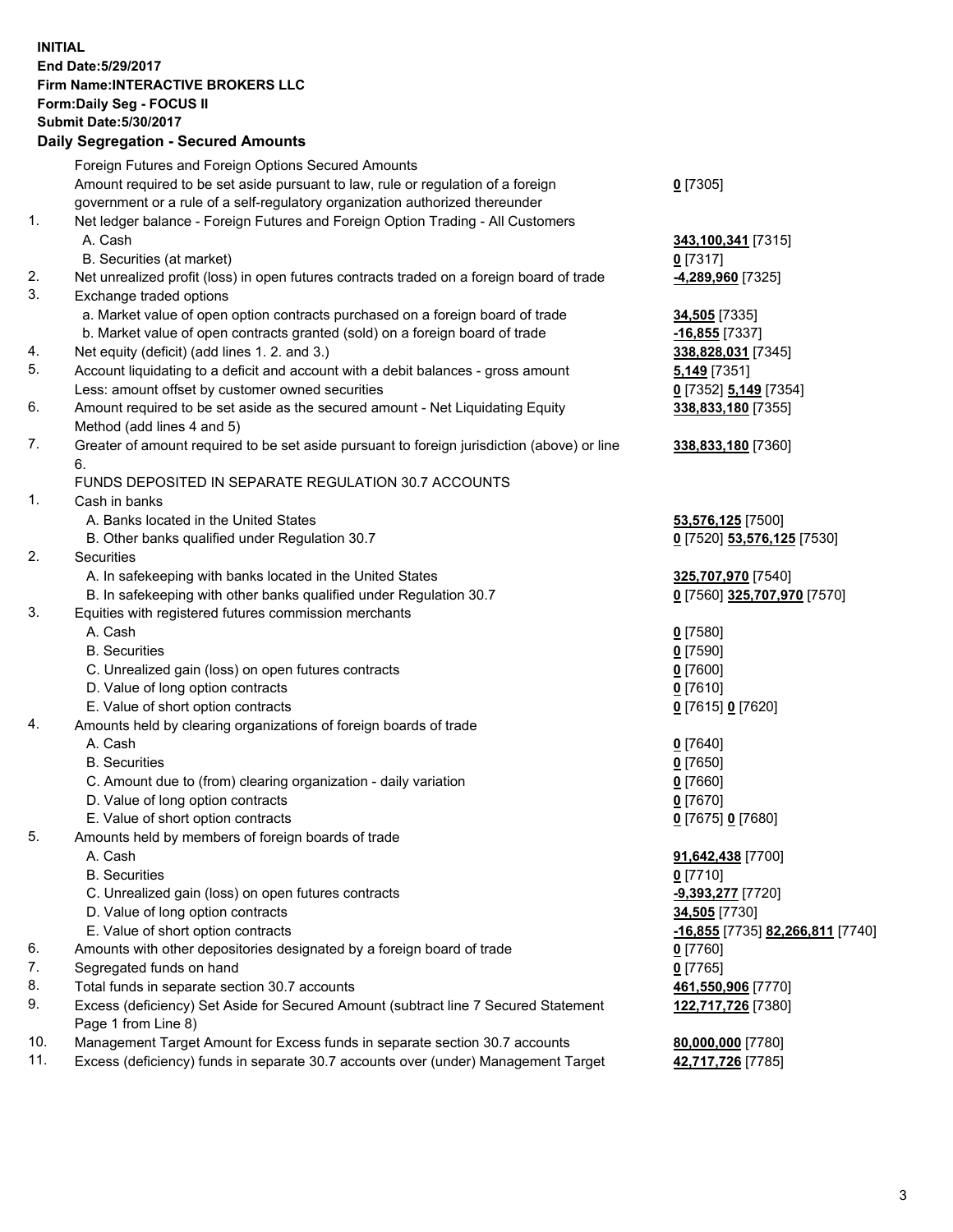**INITIAL End Date:5/29/2017 Firm Name:INTERACTIVE BROKERS LLC Form:Daily Seg - FOCUS II Submit Date:5/30/2017 Daily Segregation - Segregation Statement** SEGREGATION REQUIREMENTS(Section 4d(2) of the CEAct) 1. Net ledger balance A. Cash **3,968,314,183** [7010] B. Securities (at market) **0** [7020] 2. Net unrealized profit (loss) in open futures contracts traded on a contract market **-134,520,888** [7030] 3. Exchange traded options A. Add market value of open option contracts purchased on a contract market **220,584,740** [7032] B. Deduct market value of open option contracts granted (sold) on a contract market **-303,658,823** [7033] 4. Net equity (deficit) (add lines 1, 2 and 3) **3,750,719,212** [7040] 5. Accounts liquidating to a deficit and accounts with debit balances - gross amount **229,295** [7045] Less: amount offset by customer securities **0** [7047] **229,295** [7050] 6. Amount required to be segregated (add lines 4 and 5) **3,750,948,507** [7060] FUNDS IN SEGREGATED ACCOUNTS 7. Deposited in segregated funds bank accounts A. Cash **489,069,977** [7070] B. Securities representing investments of customers' funds (at market) **2,238,799,000** [7080] C. Securities held for particular customers or option customers in lieu of cash (at market) **0** [7090] 8. Margins on deposit with derivatives clearing organizations of contract markets A. Cash **25,487,413** [7100] B. Securities representing investments of customers' funds (at market) **1,334,462,056** [7110] C. Securities held for particular customers or option customers in lieu of cash (at market) **0** [7120] 9. Net settlement from (to) derivatives clearing organizations of contract markets **938,005** [7130] 10. Exchange traded options A. Value of open long option contracts **220,612,171** [7132] B. Value of open short option contracts **-303,686,797** [7133] 11. Net equities with other FCMs A. Net liquidating equity **0** [7140] B. Securities representing investments of customers' funds (at market) **0** [7160] C. Securities held for particular customers or option customers in lieu of cash (at market) **0** [7170] 12. Segregated funds on hand **0** [7150] 13. Total amount in segregation (add lines 7 through 12) **4,005,681,825** [7180] 14. Excess (deficiency) funds in segregation (subtract line 6 from line 13) **254,733,318** [7190] 15. Management Target Amount for Excess funds in segregation **155,000,000** [7194] **99,733,318** [7198]

16. Excess (deficiency) funds in segregation over (under) Management Target Amount Excess